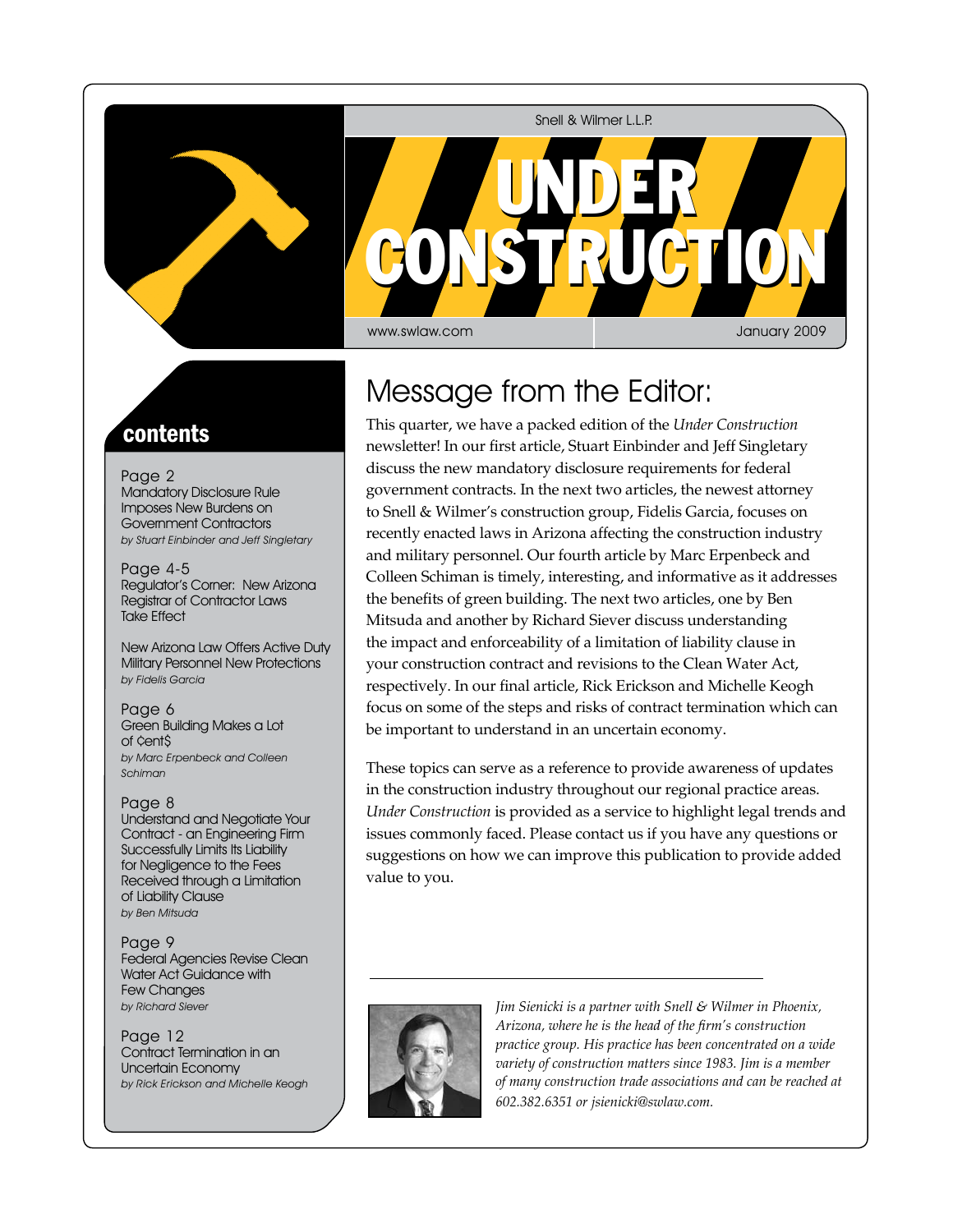# Mandatory Disclosure Rule Imposes New Burdens on Government **Contractors**

by Stuart Einbinder and Jeff Singletary



On December 12, 2008, a new rule issued by the Civilian Agency Acquisition Council and the Defense Acquisition Regulations Council took effect imposing dramatic and potentially burdensome new requirements to the Federal Acquisition Regulation ("FAR"). 73 Fed. Reg. 67064. Significant new requirements include: (1) mandatory disclosure requirements for certain violations of federal criminal law and the False Claims Act; (2) requirements for contractors to establish and maintain specific internal controls to detect, prevent, and disclose improper conduct in connection with the award or performance of any government contract or subcontract; and (3) new causes for suspension and debarment. The final rule applies to all federal government contracts in amounts greater than \$5 million and more than 120 days in duration.

## A. Mandatory Disclosure of Misconduct.

The centerpiece of the new rule is a requirement that mandates the disclosure by contractors of "credible evidence" of violations of certain criminal laws and the civil False Claims Act. The rule requires a government contractor to make a timely disclosure to the agency Office of Inspector General, with a copy to the contracting officer, whenever, in connection with

the award, performance, or closeout of a government contract or subcontract, the contractor has "credible evidence" of:

- a violation of Federal criminal law involving fraud, conflict of interest, bribery, or gratuity violation found in Title 18, United States Code;
- a violation of the civil False Claims Act; or
- significant overpayments on the contract.

The term "credible evidence" is not defined in the rule, but it is a higher standard than the "reasonable grounds to believe" standard included in the proposed regulations. This change suggests that "the contractor will have the opportunity to take some time for preliminary examination of the evidence to determine its credibility before deciding to disclose to the government." The rule also requires flow down of the provision to subcontracts which meet the same size and duration thresholds, but provides that subcontractor disclosures must be made directly to the government, instead of to the prime contractor. In addition, the obligation to disclose applies to contracts that include the new clause and extends until three years after contract completion, "using final payment as the event to mark contract completion."

Contractors may likely conclude that it is not clear how the credible evidence standard will be applied, and err on the side of caution. When in doubt, contractors should disclose.

### B. Establishment of Internal Control Systems.

The newly-amended rule also requires contractors to establish, within 90 days of contract award: (1) business ethics awareness and compliance programs; and (2) internal control programs. Contractors are required to flow down the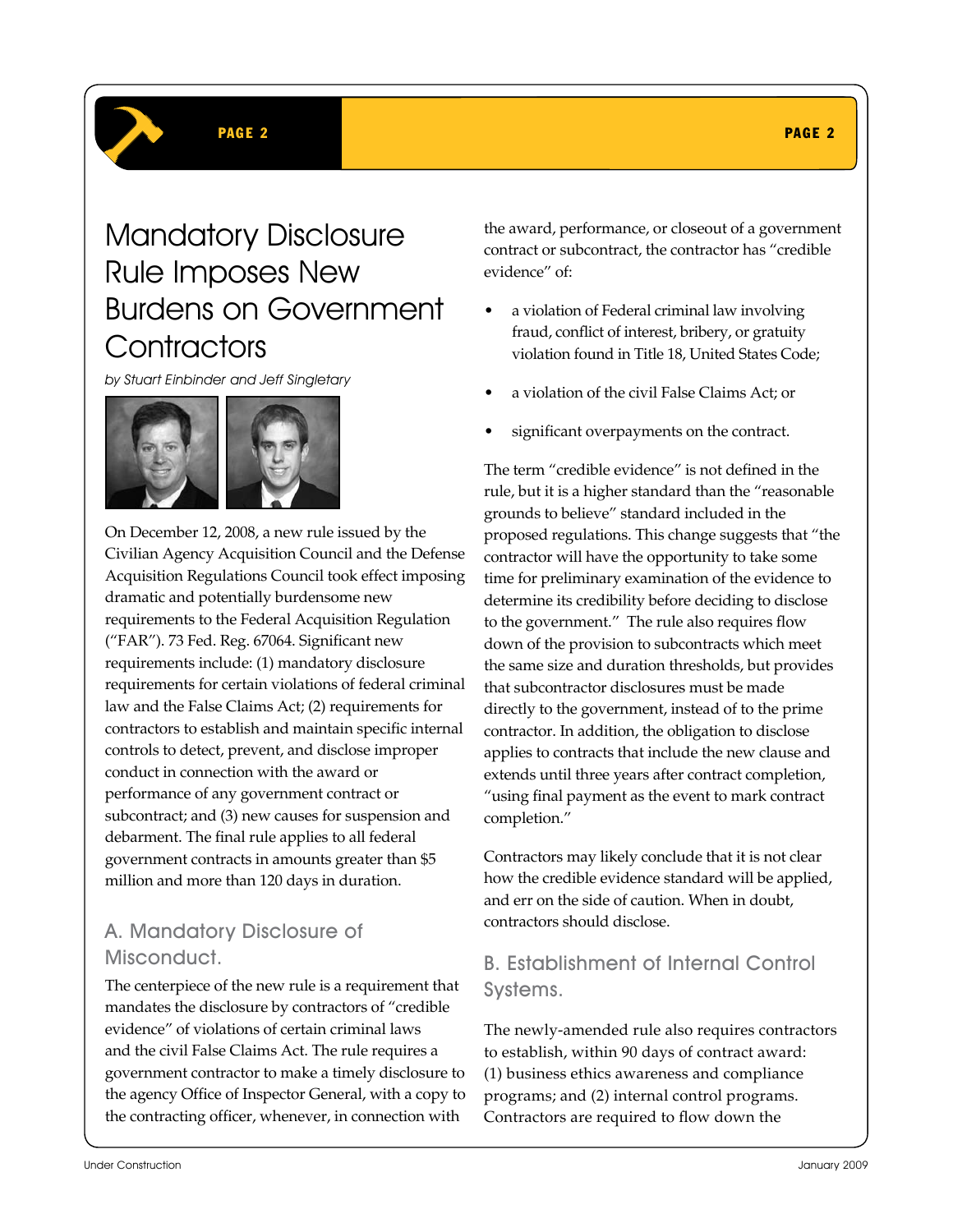substance of the clause to subcontracts exceeding \$5 million and 120 days.

A contractor's business ethics awareness and compliance program must include "effective training programs" and the dissemination of information "appropriate to an individuals' respective roles and responsibilities." The training provided must be given to the "Contractor's principals and employees, and as appropriate, the Contractor's agents and subcontractors."

A contractor's internal control system must provide for compliance with the mandatory disclosure requirements discussed above. Under the new rule, a contractor's internal control system must provide, at a minimum, for the following: assignment of responsibility at a sufficiently high level in the organization and the commitment of adequate resources; reasonable efforts not to include an individual as a principal who is known to have engaged in conduct contrary to the contractor's code of business ethics and conduct; periodic reviews of business practices, procedures, policies and internal controls; internal reporting mechanism; disciplinary action for improper conduct; timely disclosure of wrongdoing; and full cooperation with government investigators and auditors.

For contractors who do not already have such internal controls in place, implementing these new mandatory elements is likely to increase the cost of doing business with the government.

### C. New Grounds for Suspension and Debarment.

The new rule also expands the causes for debarment or suspension to include the knowing failure by a principal, within three years after final payment on any government contract, to timely disclose to the government credible evidence of: (1) a violation

of federal criminal law involving fraud, conflict of interest, bribery, or gratuity violations found in Title 18 of the U.S. Code; (2) a violation of the False Claims Act; or (3) significant overpayment(s) on the contract. The term "principal" is defined as "officers; directors; owners; partners; and, persons having primary management or supervisory responsibilities within a business entity (e.g., general manager; head of a subsidiary, division or business segment)," and compliance officers or directors of internal compliance programs. Unlike the mandatory disclosure obligation discussed above, this provision applies to all government contractors as of December 12, 2008 and even to ongoing contracts that pre-date the effective date of the rule.

Although the term "timely" is not defined, it is noted, as discussed above, that contractors "will have the opportunity to take some time for preliminary examination of the evidence to determine its credibility before deciding to disclose to the Government." Thus, timely disclosure will be measured from the time that a principal concludes that evidence of wrongdoing is credible. The term "significant overpayment" is also not defined, but it is noted that it "implies more than just dollar value and depends on the circumstances of the overpayment as well as the amount…it is within the discretion of the suspension and debarment official to determine whether an overpayment is significant and whether suspension and debarment would be the appropriate outcome for failure to report such overpayment." Therefore, whether a principal has failed to disclose a significant overpayment will be determined on a case-by-case basis.

### D. Conclusion.

This new rule imposes significant new compliance obligations on contractors and makes it even more important for contractors to be ever-vigilant in ensuring that they promptly, carefully and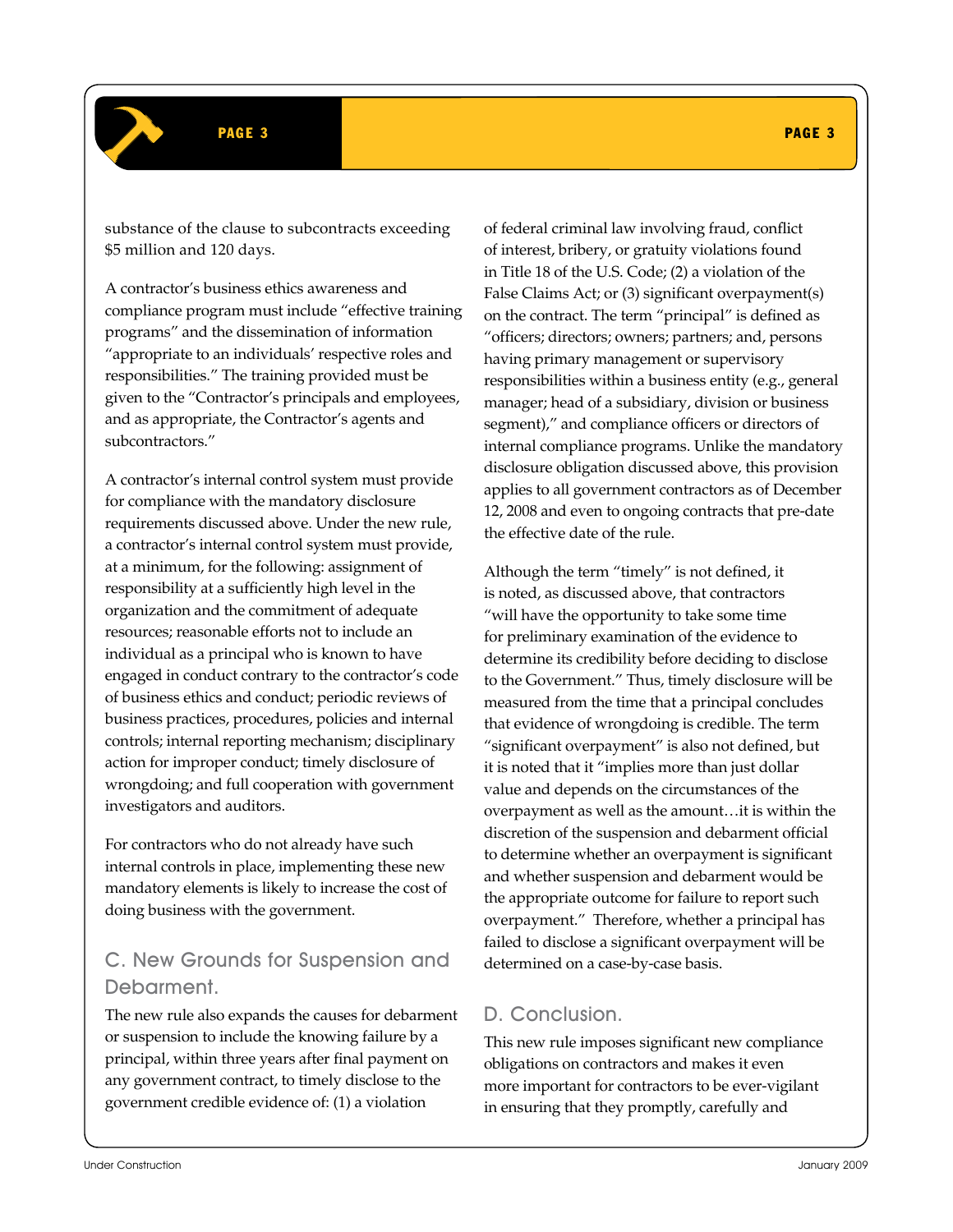### PAGE 4 PAGE 4 PAGE 4 PAGE 4 PAGE 4 PAGE 4 PAGE 4 PAGE 4 PAGE 4 PAGE 4 PAGE 4 PAGE 4

thoroughly review all reports or indications of potentially applicable misconduct. Non-disclosure decisions will need to be carefully documented. Agreements with subcontractors, agents and employees will need to be revised to accommodate the new requirements. The new rule leaves many issues unanswered. But the new rule's adoption should convey to contractors that the government is placing an increasing emphasis on compliance, and it has shifted significant self-oversight responsibility to contractors.

# Regulator's Corner: New Arizona Registrar of Contractor Laws Take **Fffect**

by Fidelis Garcia



While Arizona's budget deficit dominated the last legislative session, several bills relating to the construction industry were introduced by various legislators. Among the bills that ultimately

became law, and effective on September 26, 2008, was Senate Bill 1417 (SB1417), which amended several provisions of Title 32, Chapter 10, relating to the Arizona Registrar of Contractors.

First, SB1417 also attempts to clarify the "owner builder" exemption found in A.R.S. 32-1121(A)(5) by incorporating the specific definition of "owneroccupant" found in A.R.S. 33-1002.

Next, by amending A.R.S. 32-1154(B), SB1417 intends to narrow who can file a complaint against a licensed contractor by deleting the word "person" and replacing it with "owner or contractor that is a party to a construction contract or a person who suffers a material loss or injury as a result of a

contractor's failure to perform work in a professional and workmanlike manner or in accordance with any applicable building codes and professional industry standards," and by adding definitions of "construction contract" and "owner."

Because this language appears to cause the Registrar to make a "new and initial" factual determination of who can legally file a complaint, both contractors and complainants may find themselves before a judge arguing: 1.) whether or not the complainant had the right to file the complaint under the new law; and 2.) the Registrar's rejection or denial in accepting the complaint. At this time, it remains unknown whether the Registrar will adopt or change its current procedures to address the potential Due Process concerns arising from these arguments.

Third, SB1417 made two changes to A.R.S. 32-1155. The first change, in A.R.S. 32-1155(A), deleted language relating to the Registrar's ability to issue a citation "upon written request of the complainant" against a licensed contractor. While this change was meant to restrict a complainant's ability to request that the Registrar issue a complaint, this amendment falls short of substantially changing the previous permissive language allowing the Registrar to issue a complaint after an investigation. As such, this statutory change may have little or no practical affect on the current Registrar's policies.

By contrast, a new sub-section, A.R.S. 32-1155(C), adds two specific instances in which the Registrar cannot issue a citation against a licensed contractor for poor workmanship or failure to follow building codes and industry standards. They are: 1.) instances in which the contractor was "not provided an opportunity to inspect the work within fifteen days after receiving a written notice from the Registrar; and 2.) if the "contractor's work has been subject to neglect, modification or abnormal use." Due to the uncertainty of the law's new meaning, both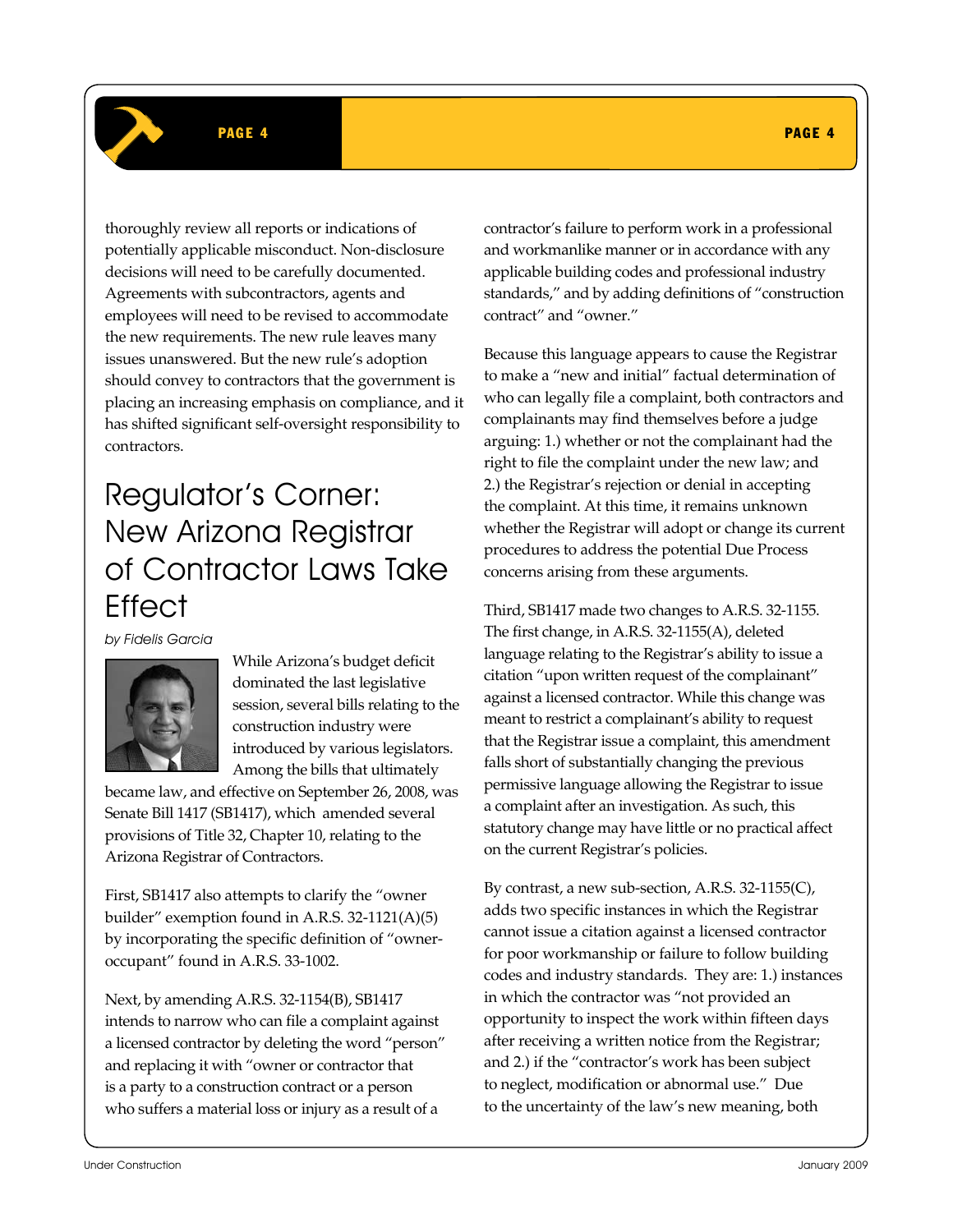### PAGE 5 PAGE 5 PAGE 5 PAGE 5 PAGE 5 PAGE 5 PAGE 5 PAGE 5 PAGE 5 PAGE 5 PAGE 5 PAGE 5

contractors and complainants may find themselves before a judge arguing these issues, and the Registrar's findings relating to the definitions of "neglect, modification or abnormal use."

Finally, SB1417 added a new Article 5 to Title 32, Chapter 10, relating to "General Remodeling and Repair Contractors." First, upon a finding by the Registrar that a General Remodeling and Repair Contractor does not have worker's compensation pursuant to Title 23, Chapter 6, Article 4, the new law mandates that the Registrar order a summary suspension of the contractor's license pending a proceeding for revocation or other action. Additionally, Article 5 prohibits a General Remodeling and Repair Contractor who has at least five "unresolved and substantiated abandonment complaints" in a 12- month period from accepting any new projects until the number of these abandonment complaints "relating to the contractor's work performance is below five in a twelve month period." Lastly, Article 5 expands the Registrar's summary suspension authority over General Remodeling and Repair Contractors for situations in which the Registrar determines "that the public health and safety requires immediate action." Although SB1417 intended to protect homeowners by adding stricter regulations to all residential remodeling and repair classifications, its specific statutory language appears to limit its enforcement to only the "B-3 General Remodeling and Repair" classification defined by the Registrar's Rules.

From my experience, the provisions of Senate Bill 1417 will most likely cause the Registrar to adopt new policies and procedures to protect the Due Process rights of both contractors and complainants. Both groups should budget and prepare for another layer of potential legal action in defining and defending the parameters of this newly enacted legislation.

# New Arizona Law Offers Active Duty Military Personnel New Protections

On September 26, 2008, Senate Bill 1006 (SB1006) relating primarily to members of the United States armed force reserves and Arizona's national guard took effect as A.R.S. 32-4301. SB1006 provides safeguards for military personnel who hold a license, certificate, or registration pursuant to Title 32 of the Arizona Revised Statutes.

First, the law does not allow a license, certificate or registration issued by a licensing authority to expire while a member of the United States armed forces reserves or Arizona national guard are serving on "federal active duty." Next, upon the "members" return from active duty, military personnel receive an extension of 180 days to their license. Third, the law allows additional extensions for military personnel who "suffer an injury as a result of active service" that prevents them from performing the duties of their license, certificate or registration. Finally, the law does not allow the licensing authority to charge any late or delinquent fees upon renewal of a license.

In order to qualify for the benefits extended under A.R.S. 32-4301, reservists and guardsmen are required to notify the licensing authority of their active duty status as defined by the law. Additionally, persons licensed under Chapter 36 of Title 32 have a shorter extension period of 90 days, and regular United States armed forces personnel may qualify under certain other conditions. Lastly, license holders under the Registrar of Contractor's laws, may not qualify for the exemption if someone other than the "federal active duty" member has the authority to renew its contractor's license. If you are a military member, or legal representative of the member who is licensed, certified or registered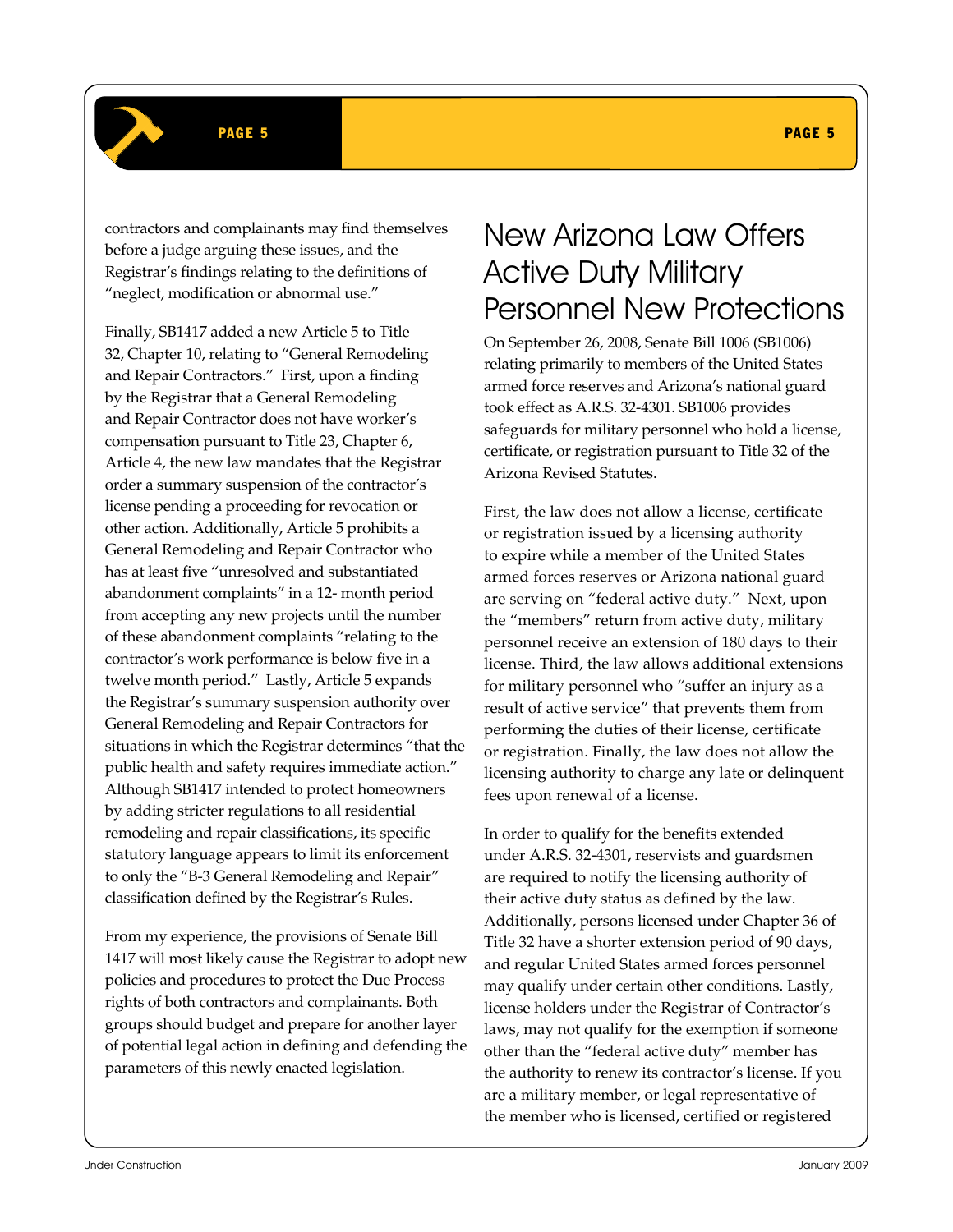### PAGE 6 PAGE 6 PAGE 6 PAGE 6 PAGE 6 PAGE 6 PAGE 6 PAGE 6 PAGE 6 PAGE 6 PAGE 6 PAGE 6 PAGE 6

under Title 32, you should check with your licensing authority or your knowledgeable construction attorney for more specific information regarding this new law.

# Green Building Makes a Lot of Cent\$

by Marc Erpenbeck and Colleen Schiman



In a down economy, developers, business owners and operators, contractors, architects and other building industry professionals may find themselves frantically searching for the next lucrative opportunity. One way to distinguish yourself in this market is to focus on the benefits of green building. As a new administration takes office in January of 2009 and the global economy continues to focus on the environment, green building is no longer a futuristic abstract idea with a minor realization; green building is now.

Green building has benefited from federal, state, and local governments' growing interest in protecting the environment and the conservation of energy, as well as the continued focus of the general population on living "green" lifestyles. Further, programs such as the U.S. Green Building Council's (the "USGBC") Leadership in Energy and Environmental Design ("LEED") or the U.S. Environmental Protection Agency's and U.S. Department of Energy's Energy Star have helped the rapid expansion of green building even in a recession.

LEED is a third-party certification program clarifying that you have designed, constructed or own a

sustainable building. The LEED certification program currently includes a four-level rating system (Certified, Silver, Gold, and Platinum) that incorporates design, construction, and operation of high performance green buildings. LEED certification is based on a point system, with the current system for new buildings in effect since January 1, 2006. As the USGBC recently has announced it will introduce a major revision to the LEED rating system in 2009, it is important to periodically check the USGBC website for any updates to the LEED certification program.

Energy Star is a program that offers energy-efficient approaches for both residential and commercial use. Energy Star began as a voluntary labeling program used to identify energy-efficient products. Today, Energy Star has expanded its label to over 50 product categories for the home and office. Energy Star also delivers information and techniques to homeowners and building managers in order to promote efficiency and costs savings.

There are many benefits to achieving certain LEED ratings or complying with other green building alternatives. LEED certification and green building generally have higher initial construction costs, which means more money for the architects, engineers, and contractors. Some building officials are also offering incentives such as priority permitting, permitting assistance, and reduced permitting fees. Green buildings give even greater advantages to building owners and tenants in that there are long-term benefits associated with green building including federal, state and local tax incentives; reductions in maintenance and energy costs; better health; enhanced public image; the reduction of greenhouse gases; premium rental rates; and increased marketability of the property. Utility companies are also adding incentive programs for residential and commercial buildings. Green building is a win-win for all involved by providing owners and operators a lifetime of benefits, while contractors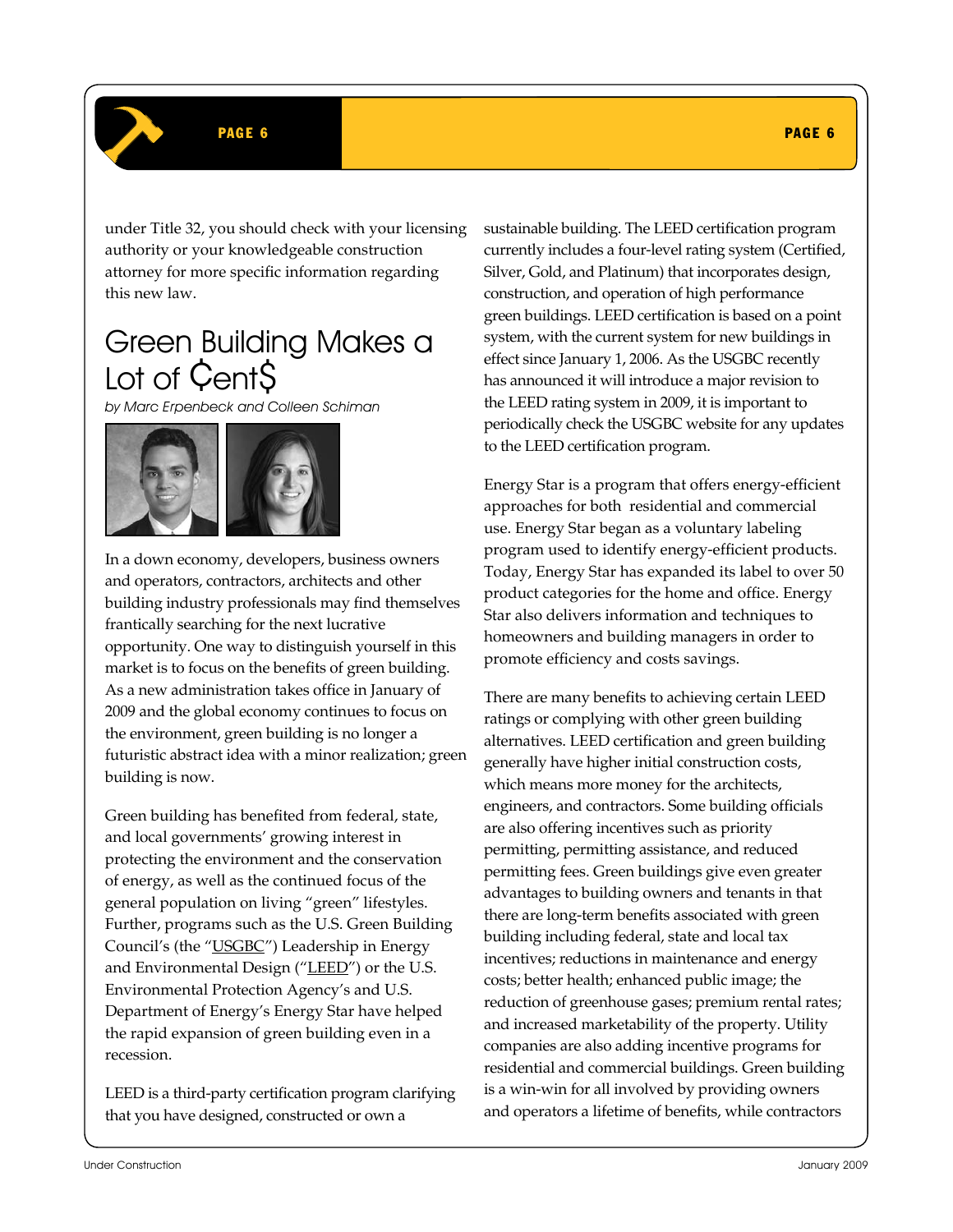### PAGE 7 PAGE 7 PAGE 7 PAGE 7 PAGE 7 PAGE 7 PAGE 7 PAGE 7 PAGE 7 PAGE 7 PAGE 7 PAGE 7 PAGE 7

and design professionals receive the up-front benefit of higher rates for specialized knowledge and skill.

Green building is a fast-moving trend. According to the McGraw-Hill Construction, Green Outlook 2009: Trends Driving Change, released December 1, 2008, (the "Green Outlook") green building policies and legislation have grown rapidly throughout the country over the past three years. For instance, California has nearly doubled its number of green building policies, from 22 in 2005 to 41 in 2008; Arizona has increased from 2 to 7 over the same period.

States and cities across the U.S. continue to create new green building legislation, which results in benefits for all those involved in green building. For instance, in 2005 and 2007, Nevada's legislature provided for property tax abatement for buildings that meet certain LEED requirements. Initially, in 2005, buildings that met or exceeded certified LEED Silver could receive up to a 50% abatement of property taxes for that property. The enrollment in the programs greatly exceeded expectations. Therefore, in 2007, the Nevada legislature scaled back the amount, capping the property tax abatement at a maximum 35% (with lower caps for lower LEED ratings). In Salt Lake City, Utah, the mayor issued an Executive Order in 2005 mandating that all new and renovated public buildings be certified LEED Silver or higher. Scottsdale, Arizona implemented a similar mandate for new city buildings and major remodeling in 2005, except it requires buildings to be certified as LEED Gold or higher. On the residential side, Telluride, Colorado has green building requirements for all new residential construction, additions, and remodeling that includes categories such as energy efficiency and resource conservation. California municipalities simply have too many different legislations to summarize here.

Congress also has passed federal legislation extending tax credits (that had expired at the end

of 2007) for consumers and home builders, and deductions for commercial buildings. The Emergency Economic Stabilization Act of 2008, signed into law on October 8, extended consumer provisions for a variety of energy-efficient home improvements and solar energy or small wind energy systems. For home builders, tax credits are available for building energy efficient homes. Tax deductions for commercial buildings are offered for owners or designers of buildings that save energy in the heating and cooling of the building.

The Green Outlook also forecasts that both nonresidential and residential green building will increase dramatically over the next five years. **McGraw-Hill expects commercial and institutional green building to grow to a \$56–\$70 billion marketplace (20% to 25% of new construction by value) and residential green building to grow to a \$40–\$70 billion marketplace (12% to 20% of new construction by value) by 2013.**

The LEED certification program also establishes a unique opportunity to stand out in the building industry and become a LEED Accredited Professional ("LEED AP"). LEED APs are building industry professionals who have specialized knowledge and skills to help achieve LEED ratings. Those who pass the LEED AP exam are designated as LEED APs.

Other opportunities are available to learn and expand business as well. For example, on March 13 and 14, 2009, the Phoenix Convention Center is hosting the Southwest Build-It-Green Expo and Conference in Arizona. On May 6 and 7, 2009, the Colorado Convention Center in Denver will hold Sustainability '09: The Colorado Facilities & Green Building Expo and Conference.

Presently, those involved in the private sector of green building can possibly reap the benefits of the many incentives that exist. With green building's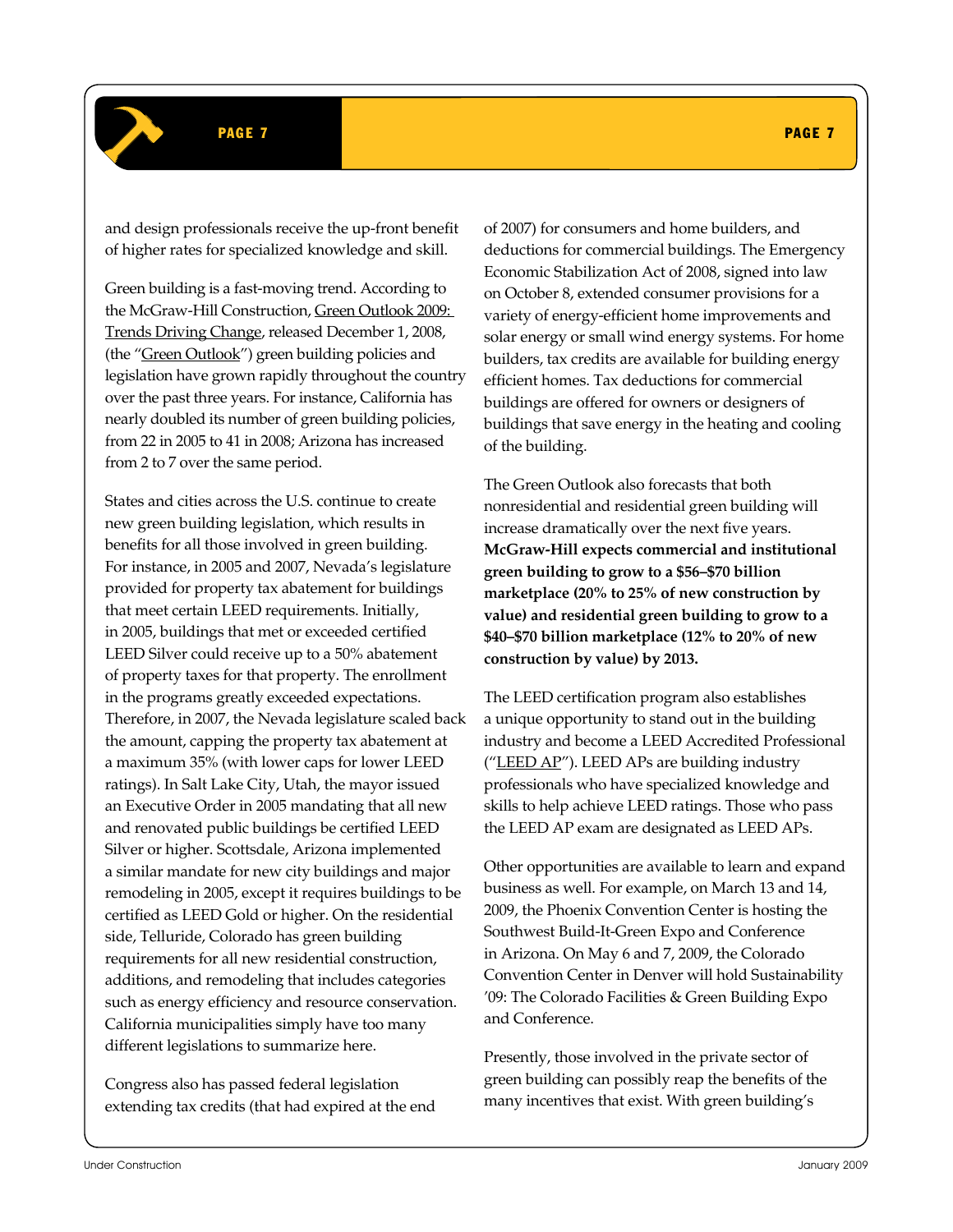### PAGE 8 PAGE 8 PAGE 8 PAGE 8 PAGE 8 PAGE 8 PAGE 8 PAGE 8 PAGE 8 PAGE 8 PAGE 8 PAGE 8

booming popularity and legislative mandates, these incentives may eventually become a higher expense than federal, state, and local governments can afford in today's economic climate. As the trend grows and the momentum shifts, the incentives may begin to disappear and instead, switch to mandates, as already seen in the public sector, and in certain jurisdictions through applicable codes. Companies should consider taking advantage of incentives while they are still readily available in preparation for the mandates of tomorrow.

Understand and Negotiate Your Contract - an Engineering Firm Successfully Limits Its Liability for Negligence to the Fees Received through a Limitation of Liability Clause

by Ben Mitsuda



Whether it was a cell phone agreement, a doctor's office consent form, or an AIA construction contract, many have signed a contract without reading or negotiating it.

However, failing to know and understand the terms of a contract can have serious consequences.

The Arizona Supreme Court recently held that an engineer's contract effectively limited damages for an engineer's negligence to the amount of the fees it received. The Court determined that a provision limiting the engineer's liability did not

violate public policy and was properly applied by the lower court. *See 1800 Ocotillo, LLC v. The WLB Group, Inc.*, 2008 WL 4763314 (Ariz. 2008).

In November 1998, a real estate developer, 1800 Ocotillo, sought the services of the WLB Group, an engineering firm, to survey boundary lines for a new development in Phoenix. WLB faxed Ocotillo its proposal and its standard conditions, which 1800 Ocotillo signed. WLB then completed its work surveying the property in an allegedly negligent manner. 1800 Ocotillo filed a lawsuit against WLB seeking more than \$1 million in damages for WLB's negligence.

In response to 1800 Ocotillo's claims, WLB argued that, even if it was negligent, the standard conditions of the contract limited its liability to \$14,242.00 (the total amount of fees it had received from 1800 Ocotillo). Specifically, WLB relied upon a limitation of liability provision in the standard conditions which stated:

Client agrees that the liability of WLB, its agents and employees, in connection with services hereunder to the Client and to all persons having contractual relationships with them, resulting from any negligent acts, error and/or omissions of WLB, its agents and/or employees is limited to the total fees actually paid by the Client to WLB for services rendered by WLB hereunder.

It is unclear whether 1800 Ocotillo read the standard conditions before signing the proposal and 1800 Ocotillo later claimed that the faxed copy of the standard conditions it received was illegible. 1800 Ocotillo also attempted to invalidate the provision by arguing that it violated public policy and was contrary to A.R.S § 32-1159 (Arizona's anti-indemnity statute).

The Arizona Supreme Court held that the provision was not against public policy and that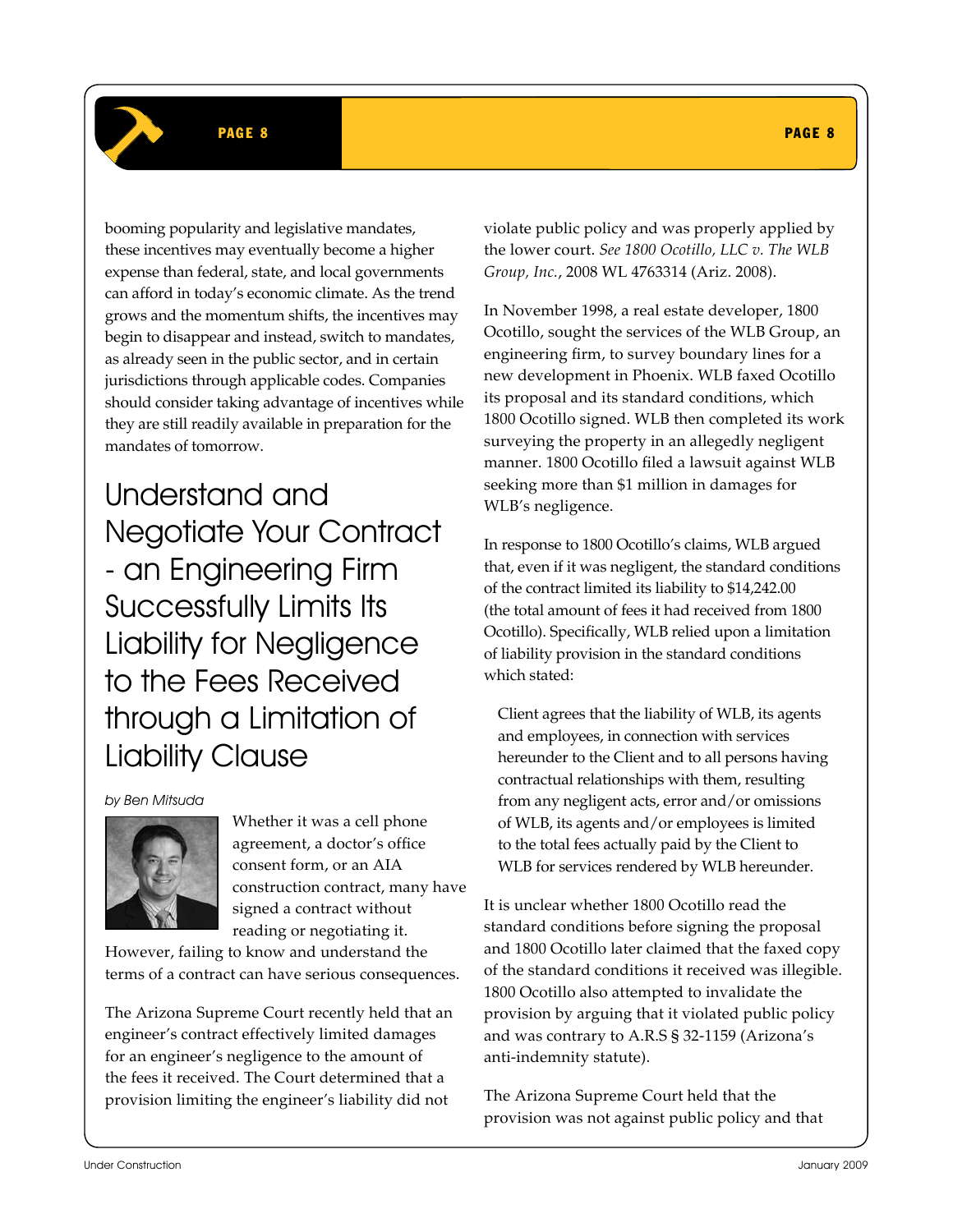#### PAGE 9 PAGE 9

the lower courts properly applied it. The Court restated the general rule that, "absent legislation specifying that a contractual term is unenforceable, courts should rely on public policy to displace the private ordering of relationships only when the term is contrary to an otherwise identifiable public policy that clearly outweighs any interests in the term's enforcement."

The Supreme Court's ruling primary focused on the fact that the contract merely limited WLB's liability for its negligence and did not attempt to completely eliminate it. The Court noted:

Although it is possible that a limitation of liability provision could cap the potential recovery at a dollar amount so low as to effectively eliminate the incentive to take precautions, this is not the case here. Under the Ocotillo contract, WLB remains liable for the fees it earns. The fees undoubtedly were WLB's main reason for undertaking the work. Thus, WLB retains substantial interest in exercising due care because it stands to lose the very thing that induced it to enter into the contract in the first place.

**Thus, 1800 Ocotillo stands for the rule that contractual limitations on liability are effective so long as they do not limit the potential recovery to an amount so low that it eliminates "the incentive to take precautions."** 

The Court also rejected 1800 Ocotillo's argument that the limitation of liability clause was an assumption of the risk requiring interpretation by a jury. As it did with the public policy claims, the Court focused on the fact that the limitation of liability clause did not abolish all liability for WLB. The Court determined that the case did not need a costly jury trial because Article 18, Section 5 of the constitution only refers to "defenses that effectively relieve the defendant from any duty."

### 1800 Ocotillo's Lessons

1. **Negotiate and Read Your Contract -** Absent specific legislation stating a contract term is unenforceable, boilerplate provisions in a commercial contract are generally enforceable – even if the provisions were not reviewed by one of the parties. You may want to include or strike a limitation of liability clause in your contract before the parties sign it.

**2. Limitation of Liability Clauses are Generally Effective –** A commercial contract may generally limit a party's liability for its negligent acts so long as the contract leaves open the opportunity to recover some amount of damages. However, restricting a party's liability to an amount so low that it eliminates "the incentive to take precautions" may be against public policy.

# Federal Agencies Revise Clean Water Act Guidance with Few **Changes**

by Richard Siever



On December 2, 2008, the U.S. Environmental Protection Agency ("EPA") and the Army Corps of Engineers (the "Corps") issued a revised guidance memorandum regarding scope of enforcement

under the Clean Water Act (the "CWA"). Despite an overwhelming request for clarification, several issues specific to arid regions in the Western United States remain unaddressed. One thing remains clear from the new guidance: EPA and the Corps seek to retain the broadest of CWA jurisdiction despite court rulings to the contrary.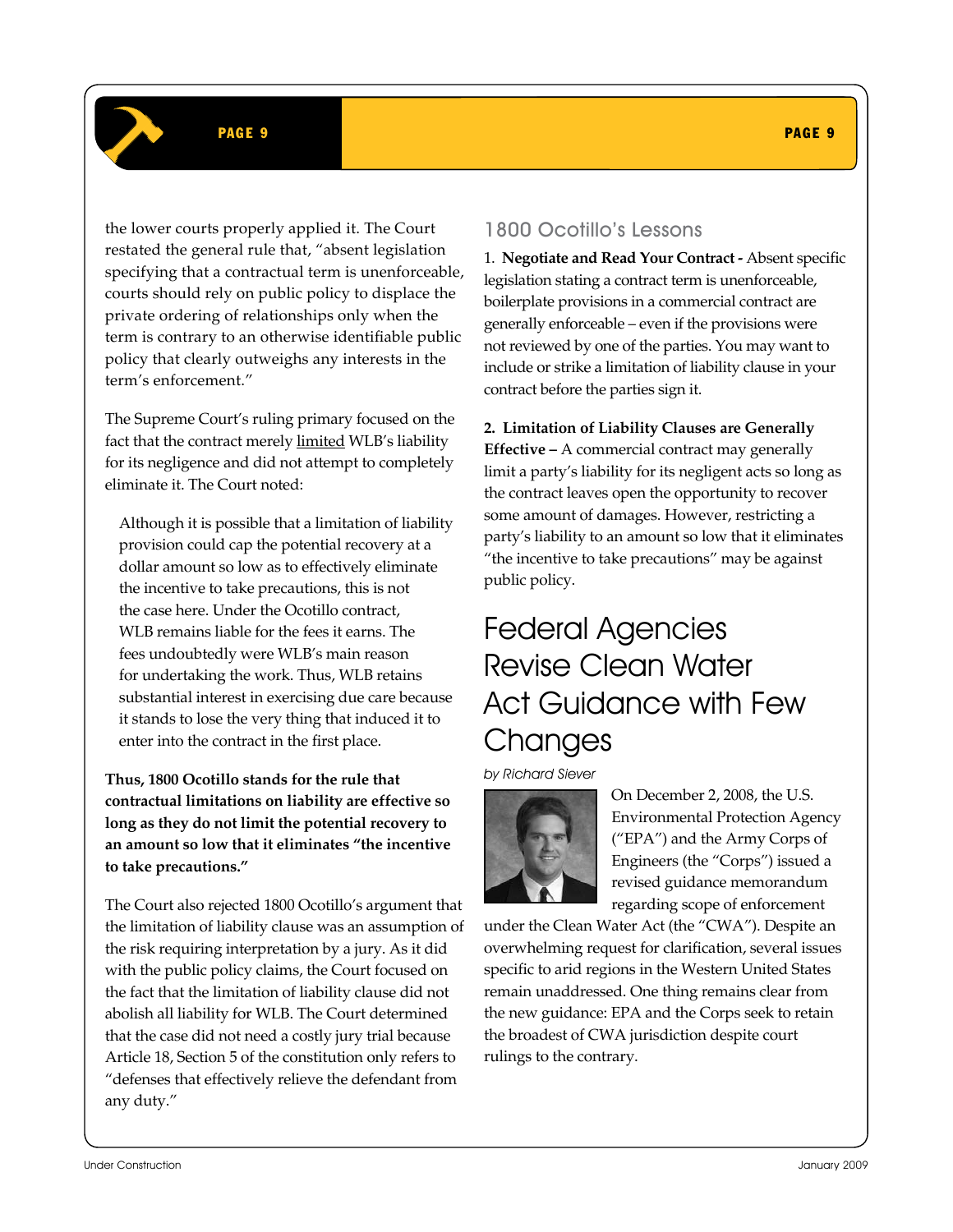### Previous EPA and Corps Guidance.

The CWA prohibits discharge of pollutants, including dredged or fill material, into "navigable waters" except otherwise in compliance with the CWA, or permits issued under Section 402 or 404 of the CWA. "[D]ischarge of a pollutant" means "any addition of any pollutant to navigable waters from any point source." "[N]avigable waters" means "the waters of the United States, including the territorial seas."

The U.S. Supreme Court in 2006 reviewed the scope of CWA implementation and issued its interpretation of the regulations in *Rapanos v. United States* and *Carabell v. United States* ("*Rapanos*"). But the Supreme Court left many questions unsettled. A plurality of four justices in *Rapanos* determined that regulatory authority extends only to "relatively permanent, standing or continuously flowing bodies of water" connected to traditional navigable waters, and to "wetlands with a continuous surface connection" to such relatively permanent waters. A concurring justice identified a broader approach to defining wetlands, classifying them as significantly affecting "the chemical, physical, and biological integrity of other covered waters more readily understood as 'navigable.'" In other words, the criteria for defining navigable water remained fairly unclear after the Supreme Court's review.

Following the Supreme Court's decision in *Rapanos*, local EPA regions and Corps districts were particularly challenged to provide consistent enforcement of the CWA. The scope of agency jurisdiction remained uncertain. Developers continued to question how extensively the federal government may apply the CWA in restricting development on or near wetlands.

An initial memorandum issued by EPA and the Corps on June 5, 2007, sought to clarify requirements for CWA jurisdictional determinations and permitting actions. The initial guidance discussed the circumstances under which wetlands were jurisdictional after *Rapanos*, effectively adopting the

concurring opinion's broader interpretation and confirming that CWA jurisdiction exists if either the "continuous surface connection" or a substantial nexus standard is satisfied. Ultimately, the guidance concluded that EPA and the Corps will assert jurisdiction on a case-by-case basis.

## What Does the Revised Guidance Change, if Anything?

The December 2, 2008, guidance memorandum is available at http://www.epa.gov/wetlands/ guidance/CWAwaters.html.

Despite extensive public comment and criticism, the agencies' revisions are relatively minor. The revised guidance likely leaves open many of the same questions as to breadth and depth of CWA jurisdiction.

### EPA and Corps Summary of Key Points After Revised Guidance.

The agencies will assert jurisdiction over the following waters:

- Traditional navigable waters
- Wetlands adjacent to traditional navigable waters
- Non-navigable tributaries of traditional navigable waters that are relatively permanent where the tributaries typically flow year-round or have continuous flow at least seasonally (e.g., typically three months)
- Wetlands that directly abut such tributaries

The agencies will decide jurisdiction on a caseby-case basis to determine whether they have a "significant nexus" with traditional navigable water for the following waters: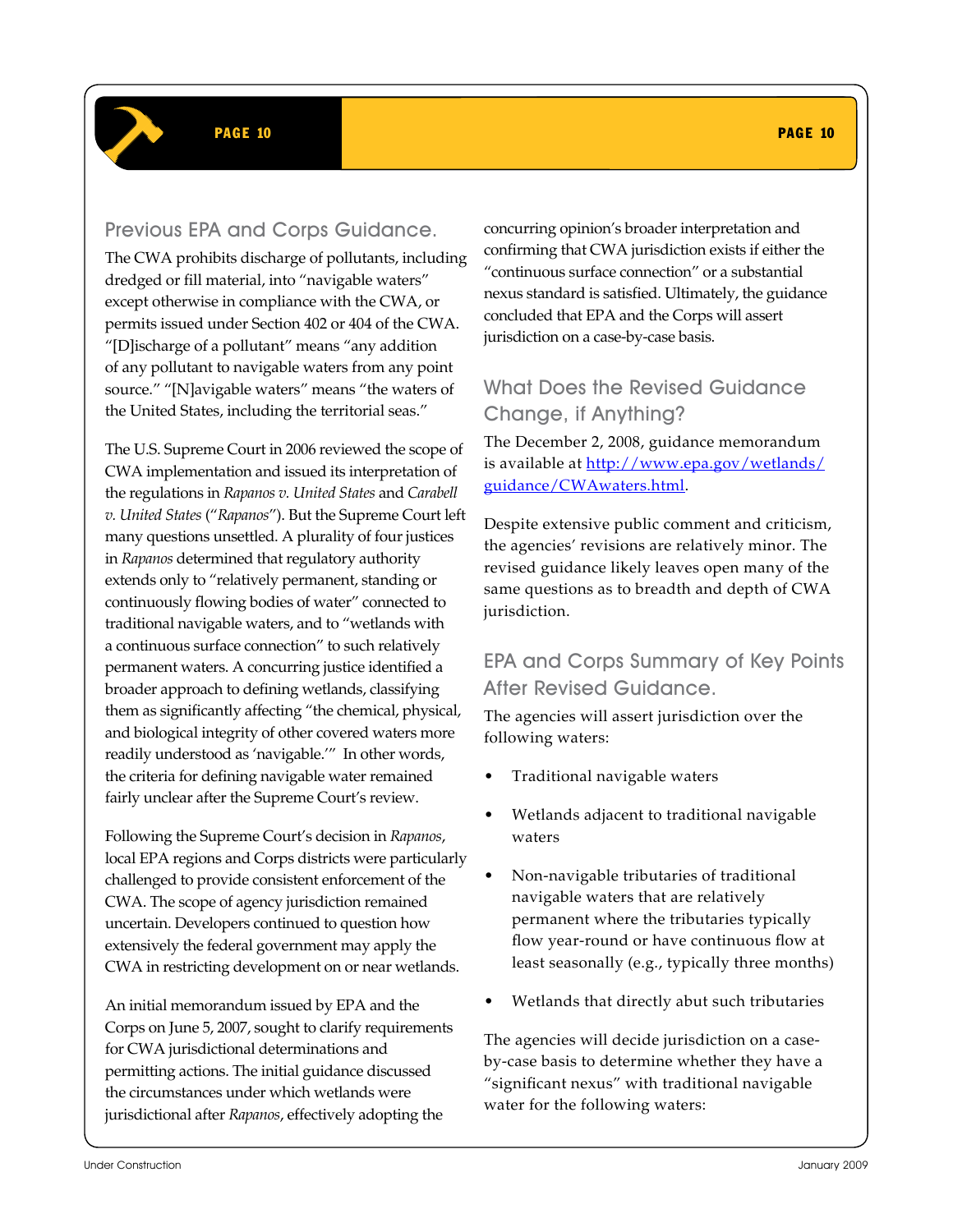### PAGE 11 PAGE 11 PAGE 11 PAGE 11 PAGE 11 PAGE 11 PAGE 11 PAGE 11 PAGE 11 PAGE 11

- Non-navigable tributaries that are not relatively permanent
- Wetlands adjacent to non-navigable tributaries that are not relatively permanent
- Wetlands adjacent to but that do not directly abut a relatively permanent non-navigable tributary

The agencies generally will not assert jurisdiction over the following:

- Swales or erosional features (e.g., gullies, small washes characterized by low volume, infrequent, or short duration flow)
- Ditches (including roadside ditches) excavated wholly in and draining only uplands and that do not carry a relatively permanent flow of water

### Lingering Issues and Implications for the Arid Southwest.

Although the agencies appear to have taken steps toward more consistent regulation, the agencies declined to address much of the criticism they received during the comment period. Many urged changes to the agencies' analysis of significant nexus or the definition of relatively permanent waters. Other comments raised procedural concerns, including processing delays in obtaining jurisdictional delineations. The guidance clarified, however, that project proponents may request a preliminary jurisdictional determination, essentially agreeing to presumptive jurisdiction of their site, to expedite the process and proceed with permitting.

Individuals in arid states like Arizona also face unique challenges with respect to current CWA enforcement, most of which are not specifically

addressed in the revised guidance. For example, the guidance implies different standards may be used to evaluate applications to arid regions, but fails to elaborate. *See* Comments of Western Coalition of Arid States (2008). Others suggest that the current guidance does not take into account the unpredictable rainfall in arid regions. *Id.* 

In light of the apparent broad scope of CWA jurisdiction, site owners and developers should consider whether a preliminary jurisdictional determination makes sense to avoid the potential delay of an approved jurisdictional determination and to expedite the permitting process. Preliminary jurisdictional determinations are not legally binding as to CWA jurisdiction; rather, they establish only a presumption. Preliminary determinations may be worthwhile to avoid delays in determining whether or not CWA jurisdiction exists. Project proponents can stipulate to jurisdiction to avoid the delay and proceed directly to the permitting process. In exploring whether to seek a jurisdictional determination, project proponents can work with neighboring property owners and consider previous determinations rendered by the agencies for projects on adjacent or nearby sites. Parties requesting a finding of no jurisdiction should be fully prepared to meet Corps documentation requirements with sound science and a defensible record.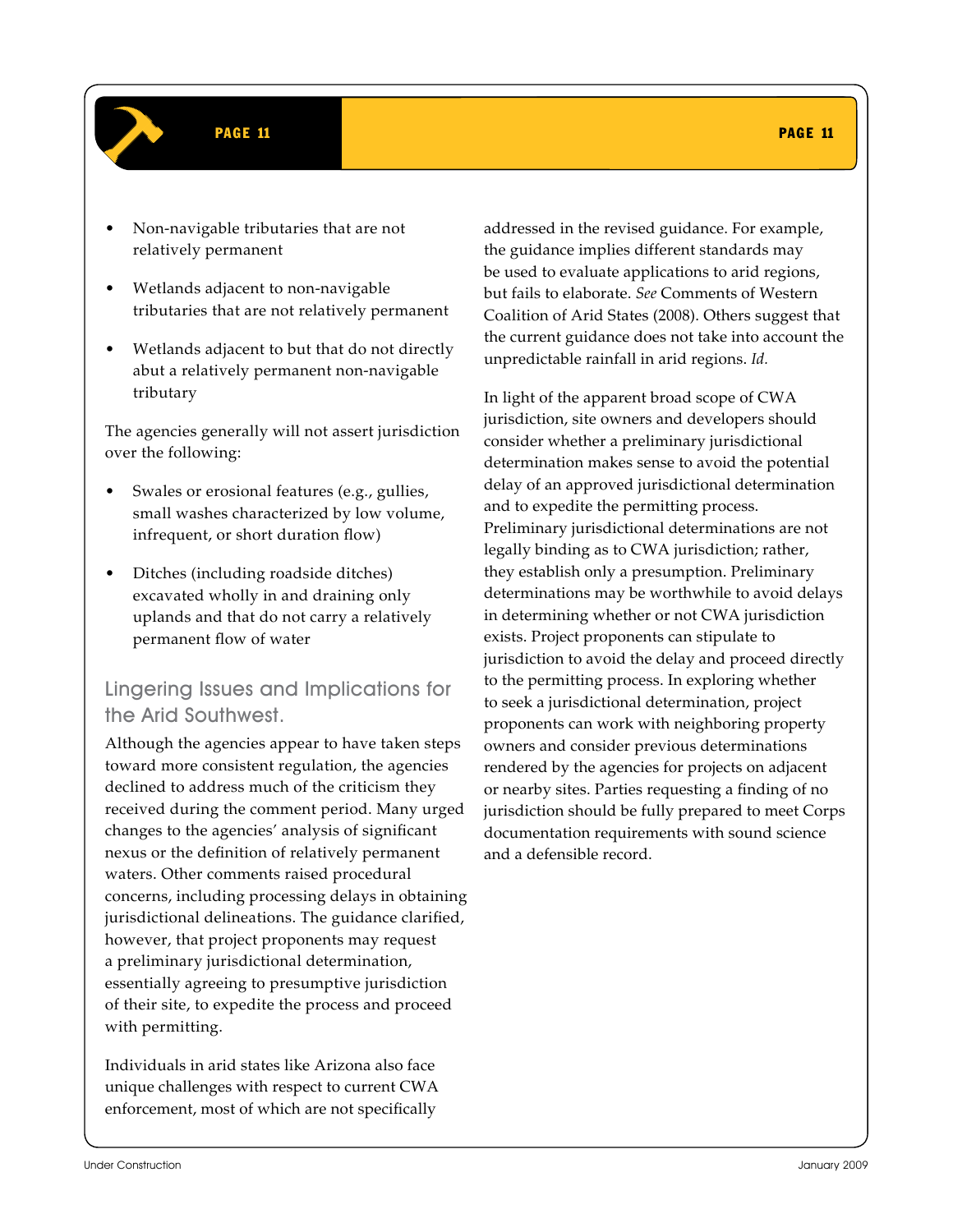

# Contract Termination in an Uncertain Economy

by Rick Erickson and Michelle Keogh



In these tough economic times, it goes without saying that developers and contractors alike want financially stable construction projects. It also goes without saying that no one in this economic climate can afford to go unpaid for their work. Banking takeovers and bankruptcies translate into losses for everyone on the project, especially for the general contractor and the subcontractors who can no longer depend on timely payment. What do you do then, if you are financing a project or duly performing your work, and the money dries up?

Contract termination may be an appealing option for some owners, contractors, and subcontractors who cannot afford to wait for the money to start coming in again. Yet, terminating a construction contract hastily and without proper legal advice can lead to bigger problems than the money you have already lost by not being paid. Below we have identified some basic information that owners, general contractors, and subcontractors should be aware of when deciding whether to terminate an existing contract. Wrongfully terminating a construction contract can have substantial negative consequences, including liability for wrongful termination and lost profits. Given the recent downturn in our economy, no one wants to incur these extra costs, so use the information below

as a guide. Get legal advice whenever you are considering contract termination.

First and foremost, when considering termination, read your contract. Most contracts contain termination provisions that identify your rights and obligations regarding termination, including specifying when termination is available, what procedures must be followed to terminate the contract, and whether other remedies are available for breaches of the contract. Failure to comply with the terms of the contract can invalidate a termination, so you need to know and understand the language of your contract, especially regarding notice and procedural requirements.

Two types of termination provisions are common in construction contracts: termination for convenience and termination for default. Termination for convenience provisions are now widely used in the private sector, although they originated in government contracts. Termination for convenience allows an owner to terminate the contract in its discretion, as long as the owner does so in good faith and pays for the work in accordance with the termination for convenience clause. These provisions allow an owner who has lost funding on a project to end the project without breaching its contracts with the contractor and the subcontractors.

Termination for default provisions specify the conditions under which default gives rise to termination. The default provisions in the ownercontractor contract usually allow for termination by the owner if a contractor repeatedly fails to provide enough skilled labor to timely complete the work, fails to pay its subcontractors, or disregards safety laws. Subcontracts also usually contain default termination provisions that require contractors to give subcontractors notice of the default and an opportunity to cure before termination.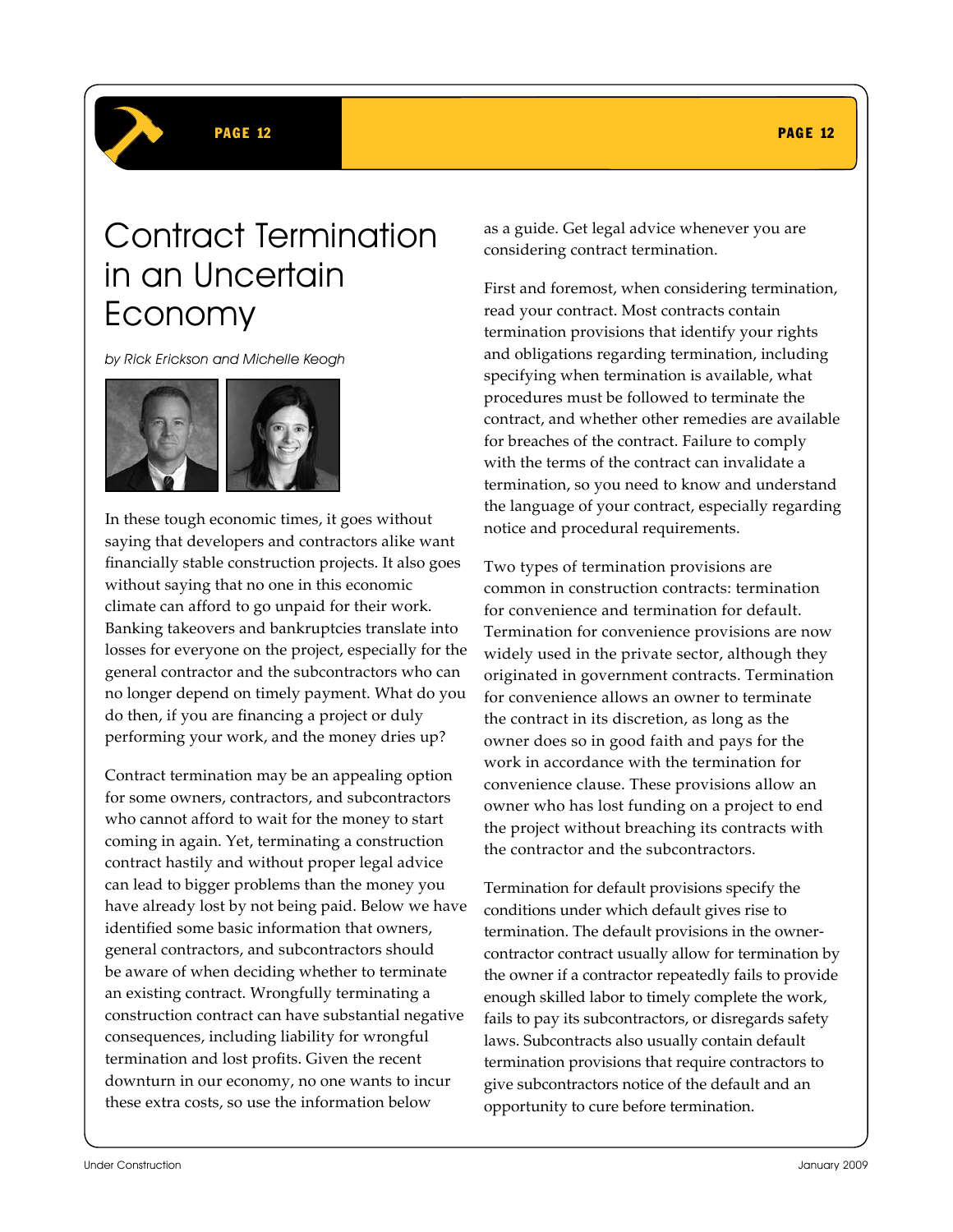### PAGE 13 PAGE 13

The construction contract is not the only governing source of rights and obligations imposed on parties considering termination. For example, state statutes may control. In fact, in Arizona, the Prompt Pay Act contains specific provisions regarding contract termination for failure to pay. A.R.S. § 32-1129.04 identifies detailed notice requirements that apply to each party seeking termination. For the purposes the Prompt Pay Act, written notice must either: 1) be delivered in person to the individual or member of an entity or to an officer of the corporation for which it was intended; or 2) be delivered or sent by any means that provides written, third party verification of delivery to the last business address known by the person giving notice.

Most importantly, the language of the Prompt Pay Act expressly states that a construction contact can shorten the time for notice but CANNOT extend the time period for a contractor or subcontractor to terminate a construction contract. That means, while reading your contract should always be your first step, you should also be aware of the statutory requirements.

Section 32-1129.04(A) of the Prompt Pay Act provides contractors with the right to suspend performance or terminate the contract upon the owner's failure to make timely payments that have been certified by the project architect. The contractor must provide at least seven (7) calendar days written notice to the owner before terminating, unless the contract specifies a shorter time. Section 32-1129.04(B) allows a subcontractor to suspend performance or terminate the subcontract if the owner fails to timely pay the contractor *and* the contractor fails to pay the subcontractor for certified work. Under this provision, the subcontractor must provide written notice to the contractor and the owner at least three (3) calendar days before suspending

performance or terminating the contract. Section 32-1129.04(C) allows a subcontractor to suspend performance or terminate the subcontract if the owner pays the contractor for the subcontractor's

certified work, but the contractor fails to pay the subcontractor. Here, the subcontractor must give written notice to the owner and contractor at least seven (7) days before suspending or terminating performance. Finally, section 32-1129.04(D) allows a subcontractor to suspend performance or terminate the subcontract if the owner fails to certify the subcontractor's work through no fault of the subcontractor. The subcontractor must give the owner and contractor written notice at least seven (7) days before suspending performance or terminating the contract.

In addition to the contractual and statutory termination rights discussed above, a party's ability to successfully terminate a construction contract may also be impacted by the common law governing contracts. Common law allows for contract termination when one party has materially breached the contract and also provides several defenses to termination, including frustration or purpose, commercial impracticability, and impossibility. There is no single definition of material breach and whether nonpayment constitutes a material breach is heavily dependent on the circumstances surrounding nonpayment, including the value of the overall contract, the amount owed, and how late is the payment. Determining whether your circumstances constitute a material breach or whether you meet the requirements of a common law defense to terminate requires a detailed factual analysis that should not be undertaken without the advice of a seasoned construction law attorney.

If our economy continues in its downward spiral, money will continue to become scarce, and nonpayment on construction contracts